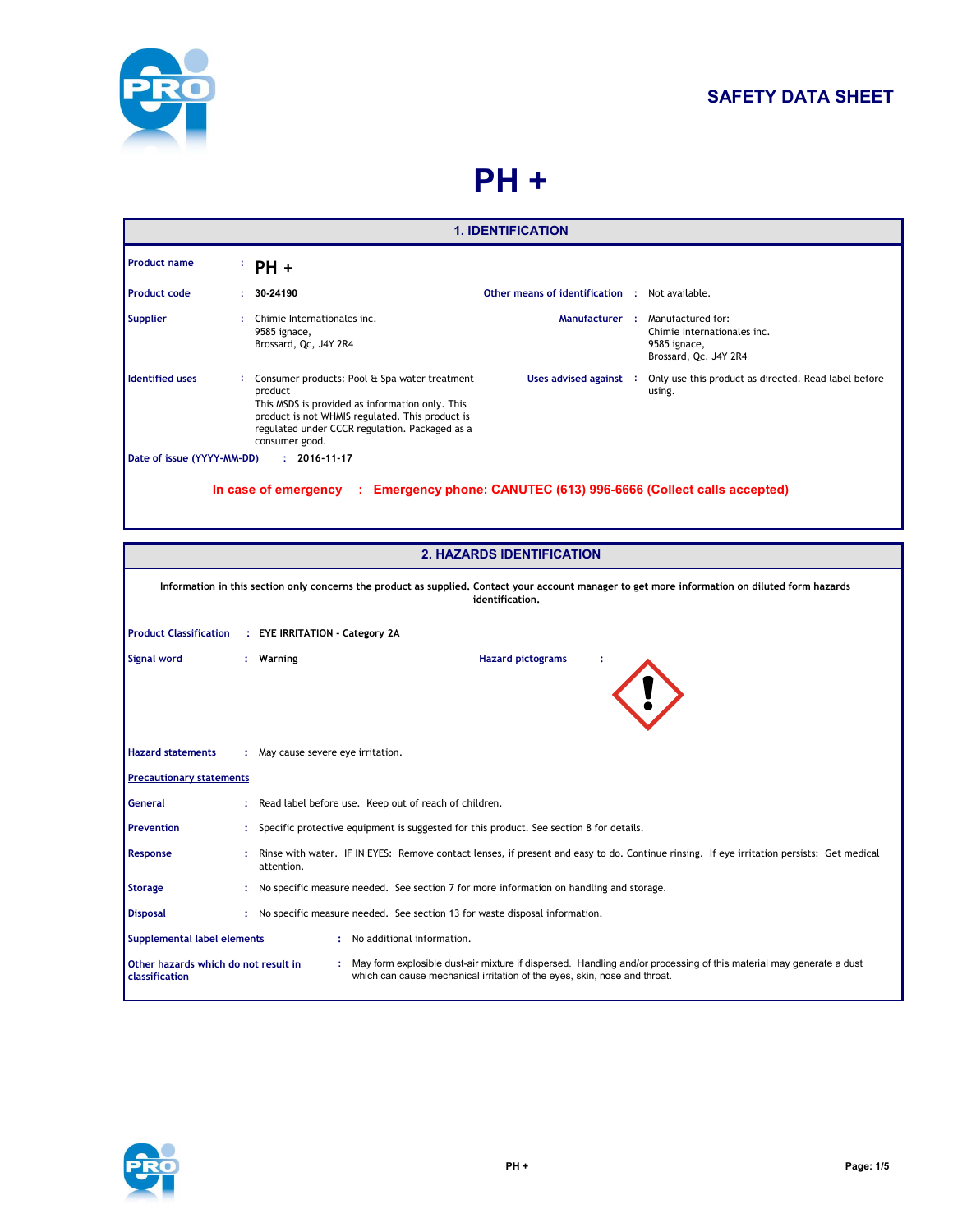| 3. COMPOSITION/INFORMATION ON INGREDIENTS                            |                   |            |  |  |  |
|----------------------------------------------------------------------|-------------------|------------|--|--|--|
| <b>Substance/mixture</b><br>Substance                                |                   |            |  |  |  |
| Ingredient name                                                      | <b>CAS number</b> | $%$ (w/w)  |  |  |  |
| sodium carbonate                                                     | 497-19-8          | $60 - 100$ |  |  |  |
|                                                                      |                   |            |  |  |  |
| Occupational exposure limits, if available, are listed in Section 8. |                   |            |  |  |  |

|                     | <b>4. FIRST AID MEASURES</b>                                                                                                                                                                       |
|---------------------|----------------------------------------------------------------------------------------------------------------------------------------------------------------------------------------------------|
|                     | Description of required first aid measures                                                                                                                                                         |
| Eye contact         | Immediately flush eyes with plenty of water, occasionally lifting the upper and lower eyelids. Check for and remove any contact lenses. If<br>irritation persists, get medical attention.          |
| <b>Skin contact</b> | Flush contaminated skin with plenty of water. Wash clothing before reuse. Remove contaminated clothing and shoes. Get medical<br>attention if symptoms occur. Clean shoes thoroughly before reuse. |
| Ingestion           | Rinse mouth with water. Do not induce vomiting unless directed to do so by medical personnel. Get medical attention if symptoms occur.                                                             |
| <b>Inhalation</b>   | Move victim to fresh air and keep at rest in a position comfortable for breathing. Get medical attention if adverse health effects persist or<br>are severe. Maintain an open airway.              |
|                     | Most important symptoms/effects, acute and delayed                                                                                                                                                 |
| <b>Eye contact</b>  | Adverse symptoms may include the following:<br>pain or irritation<br>watering<br>redness                                                                                                           |
| <b>Skin contact</b> | No specific symptoms under normal use conditions.                                                                                                                                                  |
| Ingestion           | No specific symptoms under normal use conditions.                                                                                                                                                  |
| <b>Inhalation</b>   | Adverse symptoms may include the following:<br>respiratory tract irritation<br>coughing                                                                                                            |
| Notes to physician  | Treat symptomatically. Contact poison treatment specialist immediately if large quantities have been ingested or inhaled.                                                                          |
|                     | See toxicological information (Section 11)                                                                                                                                                         |

| <b>5. FIRE-FIGHTING MEASURES</b>                   |                                                                                                                                                                                                                                                                                                                           |  |  |  |
|----------------------------------------------------|---------------------------------------------------------------------------------------------------------------------------------------------------------------------------------------------------------------------------------------------------------------------------------------------------------------------------|--|--|--|
| <b>Extinguishing media</b>                         |                                                                                                                                                                                                                                                                                                                           |  |  |  |
| Suitable extinguishing media                       | Use flooding quantities of water.                                                                                                                                                                                                                                                                                         |  |  |  |
| Unsuitable extinguishing media                     | None known.                                                                                                                                                                                                                                                                                                               |  |  |  |
| Specific hazards arising from the<br>chemical      | May form explosible dust-air mixture if dispersed.                                                                                                                                                                                                                                                                        |  |  |  |
| <b>Hazardous thermal decomposition products</b>    | Decomposition products may include the following materials:<br>carbon dioxide<br>carbon monoxide<br>metal oxide/oxides                                                                                                                                                                                                    |  |  |  |
| Special fire-fighting procedures                   | Promptly isolate the scene by removing all persons from the vicinity of the incident if there is a fire. No action should be taken<br>involving any personal risk or without suitable training. Move containers from fire area if this can be done without risk. Use<br>water spray to keep fire-exposed containers cool. |  |  |  |
| Special protective equipment for fire-<br>fighters | Fire-fighters should wear appropriate protective equipment and self-contained breathing apparatus (SCBA) with a<br>full face-piece operated in positive pressure mode.                                                                                                                                                    |  |  |  |



 $\overline{\phantom{a}}$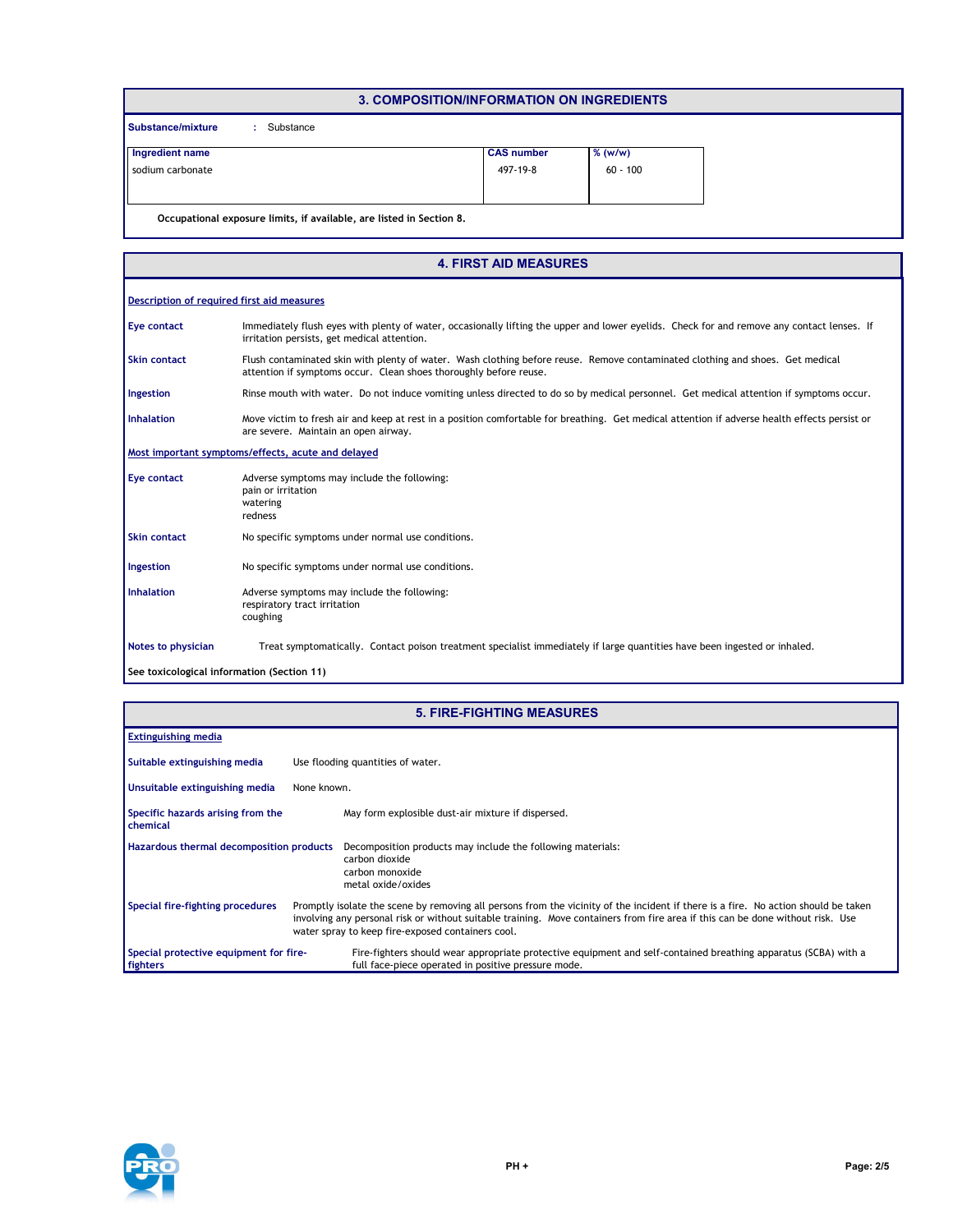# **6. ACCIDENTAL RELEASE MEASURES**

| <b>Personal precautions</b> | No action shall be taken involving any personal risk or without suitable training. Evacuate surrounding areas. Keep unnecessary and<br>unprotected personnel from entering. Do not touch or walk through spilled material. Initiate spill response procedures if required. |
|-----------------------------|----------------------------------------------------------------------------------------------------------------------------------------------------------------------------------------------------------------------------------------------------------------------------|
| <b>Personal protection</b>  | Put on appropriate personal protective equipment (see Section 8).                                                                                                                                                                                                          |
| <b>Cleaning method</b>      | Contain and collect spillage with non-combustible, absorbent material e.g. sand, earth, vermiculite or diatomaceous earth and place in<br>container for disposal according to local regulations (see Section 13). Use a water rinse for final clean-up.                    |

## **7. HANDLING AND STORAGE**

| <b>Handling</b>                       | Eating, drinking and smoking should be prohibited in areas where this material is handled, stored and processed. Workers should wash hands<br>and face before eating, drinking and smoking. Remove contaminated clothing and protective equipment before entering eating areas. See<br>Section 8 for additional information on hygiene measures.                                                                                                                                                                                                                                                                     |
|---------------------------------------|----------------------------------------------------------------------------------------------------------------------------------------------------------------------------------------------------------------------------------------------------------------------------------------------------------------------------------------------------------------------------------------------------------------------------------------------------------------------------------------------------------------------------------------------------------------------------------------------------------------------|
| <b>Storage and</b><br>Incompatibility | Store in accordance with local regulations. Store in a segregated and approved area. Store in original container protected from direct sunlight<br>in a dry, cool and well-ventilated area, away from incompatible materials (see Section 10) and food and drink. Eliminate all ignition sources.<br>Separate from oxidizing materials. Keep container tightly closed and sealed until ready for use. Containers that have been opened must be<br>carefully resealed and kept upright to prevent leakage. Do not store in unlabeled containers. Use appropriate containment to avoid<br>environmental contamination. |

# **8. EXPOSURE CONTROLS/PERSONAL PROTECTION**

| Occupational exposure limits<br>None. |                                                                                                                                                                                                                                                                                                                                                                                                                                                 |
|---------------------------------------|-------------------------------------------------------------------------------------------------------------------------------------------------------------------------------------------------------------------------------------------------------------------------------------------------------------------------------------------------------------------------------------------------------------------------------------------------|
| Appropriate engineering controls      | Use only with adequate ventilation. If user operations generate dust, fumes, gas, vapor or mist, use process enclosures, local<br>exhaust ventilation or other engineering controls to keep worker exposure to airborne contaminants below any recommended or<br>statutory limits. The engineering controls also need to keep gas, vapor or dust concentrations below any lower explosive limits.<br>Use explosion-proof ventilation equipment. |
| Individual protection measures        |                                                                                                                                                                                                                                                                                                                                                                                                                                                 |
| <b>Eye/face protection</b>            | If operating conditions cause high dust concentrations to be produced, use dust goggles. It is minimally suggested to wear safety<br>glasses while using or handling this product.                                                                                                                                                                                                                                                              |
| <b>Hands and Body protection</b>      | It is suggested to wear chemical-reisitant gloves while using or handling this product.                                                                                                                                                                                                                                                                                                                                                         |
| <b>Respiratory protection</b>         | It is suggested to wear dust-protection mask for prolonged or intense exposures.                                                                                                                                                                                                                                                                                                                                                                |

## **9. PHYSICAL AND CHEMICAL PROPERTIES**

| <b>Physical state</b>                                          | Solid. [Powder.] | pH                      | 11 [Conc. (% w/w): 1%]           | <b>Flash point</b>      | [Product does not sustain]<br>combustion.] |
|----------------------------------------------------------------|------------------|-------------------------|----------------------------------|-------------------------|--------------------------------------------|
| Color                                                          | White.           | <b>Relative density</b> | Not available.                   | <b>Melting point</b>    | 854°C (1569.2°F)                           |
| <b>Odor</b>                                                    | Odorless.        | <b>Viscosity</b>        | Not available.                   | <b>Boiling point</b>    | Not available.                             |
| <b>Odor threshold</b>                                          | Not available.   | <b>Vapor pressure</b>   | Not available.                   | Fire point              | Not available.                             |
| Solubility in water                                            | : Not available. | Vapor density<br>÷.     | Not available.                   | <b>Evaporation rate</b> | Not available.                             |
| <b>Decomposition temperature</b>                               | : Not available. |                         | <b>Auto-ignition temperature</b> | Not available.<br>÷.    |                                            |
| Partition coefficient: n-octanol/<br>water                     | Not available.   |                         | Flammability (solid, gas)        | Not available.          |                                            |
| Not available.<br>Lower and upper explosive (flammable) limits |                  |                         |                                  |                         |                                            |

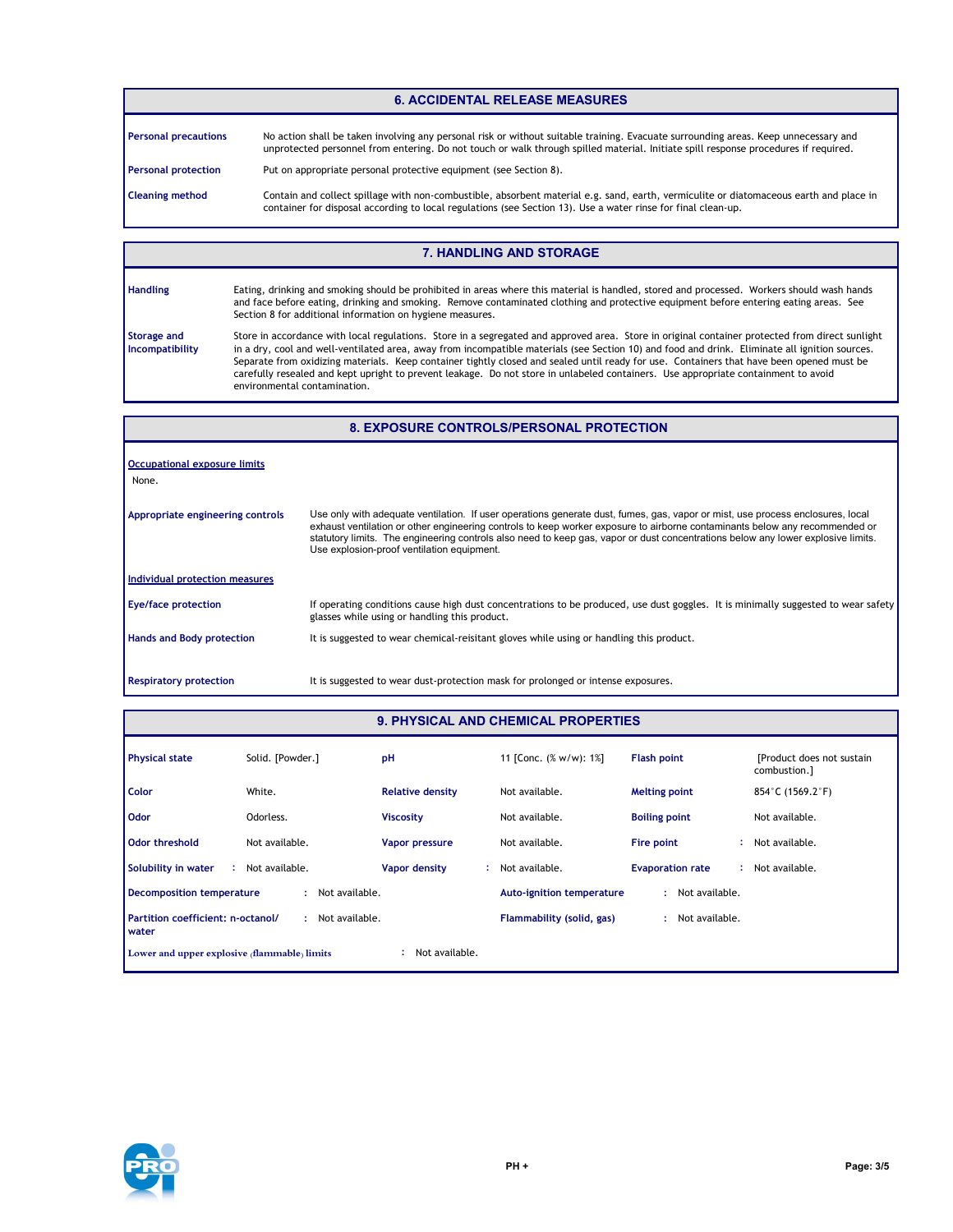**Hazardous decomposition products Conditions to avoid** Avoid the creation of dust when handling and avoid all possible sources of ignition (spark or flame). Take precautionary measures against electrostatic discharges. To avoid fire or explosion, dissipate static electricity during transfer by grounding and bonding containers and equipment before transferring material. Prevent dust accumulation. Under normal conditions of storage and use, hazardous decomposition products should not be produced. **Chemical stability** The product is stable. Reactive or incompatible with the following materials: oxidizing materials **Incompatible materials Possibility of hazardous reactions** Under normal conditions of storage and use, hazardous reactions will not occur. **Reactivity** No specific test data related to reactivity available for this product or its ingredients. **10. STABILITY AND REACTIVITY**

#### **11. TOXICOLOGICAL INFORMATION**

| Route of exposure    | Routes of entry anticipated: Oral, Inhalation.<br>Routes of entry not anticipated: Dermal.                                                      |                                                                                          |
|----------------------|-------------------------------------------------------------------------------------------------------------------------------------------------|------------------------------------------------------------------------------------------|
|                      | Potential acute health effects                                                                                                                  | <b>Symptoms</b>                                                                          |
| Eye contact          | Exposure to airborne concentrations above<br>statutory or recommended exposure limits may<br>cause irritation of the eyes. cause eye irritation | Adverse symptoms may include the following:<br>pain or irritation<br>watering<br>redness |
| <b>Skin contact</b>  | No known significant effects or critical hazards.                                                                                               | No specific symptoms under normal use conditions.                                        |
| Ingestion            | No known significant effects or critical hazards.                                                                                               | No specific symptoms under normal use conditions.                                        |
| <b>Inhalation</b>    | Exposure to airborne concentrations above<br>statutory or recommended exposure limits may<br>cause irritation of the nose, throat and lungs.    | Adverse symptoms may include the following:<br>respiratory tract irritation<br>coughing  |
| <b>Toxicity data</b> |                                                                                                                                                 |                                                                                          |

| <b>Product/ingredient name</b>       | <b>Result</b> | <b>Species</b>                                    | <b>Dose</b> | <b>Exposure</b> |  |
|--------------------------------------|---------------|---------------------------------------------------|-------------|-----------------|--|
| sodium carbonate                     |               | LD50 Oral                                         | Rat         | 4090 mg/kg      |  |
| Information on toxicological effects |               |                                                   |             |                 |  |
| <b>Mutagenicity</b>                  |               | No known significant effects or critical hazards. |             |                 |  |
| Teratogenicity                       |               | No known significant effects or critical hazards. |             |                 |  |

| <b>Developmental effects</b> | No known significant effects or critical hazards. |
|------------------------------|---------------------------------------------------|
| <b>Fertility effects</b>     | No known significant effects or critical hazards. |
| Sensitization                | Not available.                                    |
| Carcinogenicity              | No known significant effects or critical hazards. |

#### **12. ECOLOGICAL INFORMATION**

| Product/ingredient name | <b>Result</b>                      | <b>Species</b>             | <b>Exposure</b> |
|-------------------------|------------------------------------|----------------------------|-----------------|
| I sodium carbonate      | Acute EC50 242000 µg/l Fresh water | Algae - Navicula seminulum | 96 hours        |
|                         | Acute LC50 176000 µg/l Fresh water | Crustaceans - Amphipoda    | 48 hours        |
|                         | Acute LC50 265000 µg/l Fresh water | Daphnia - Daphnia magna    | 48 hours        |
|                         | Acute LC50 300000 µg/l Fresh water | Fish - Lepomis macrochirus | 96 hours        |